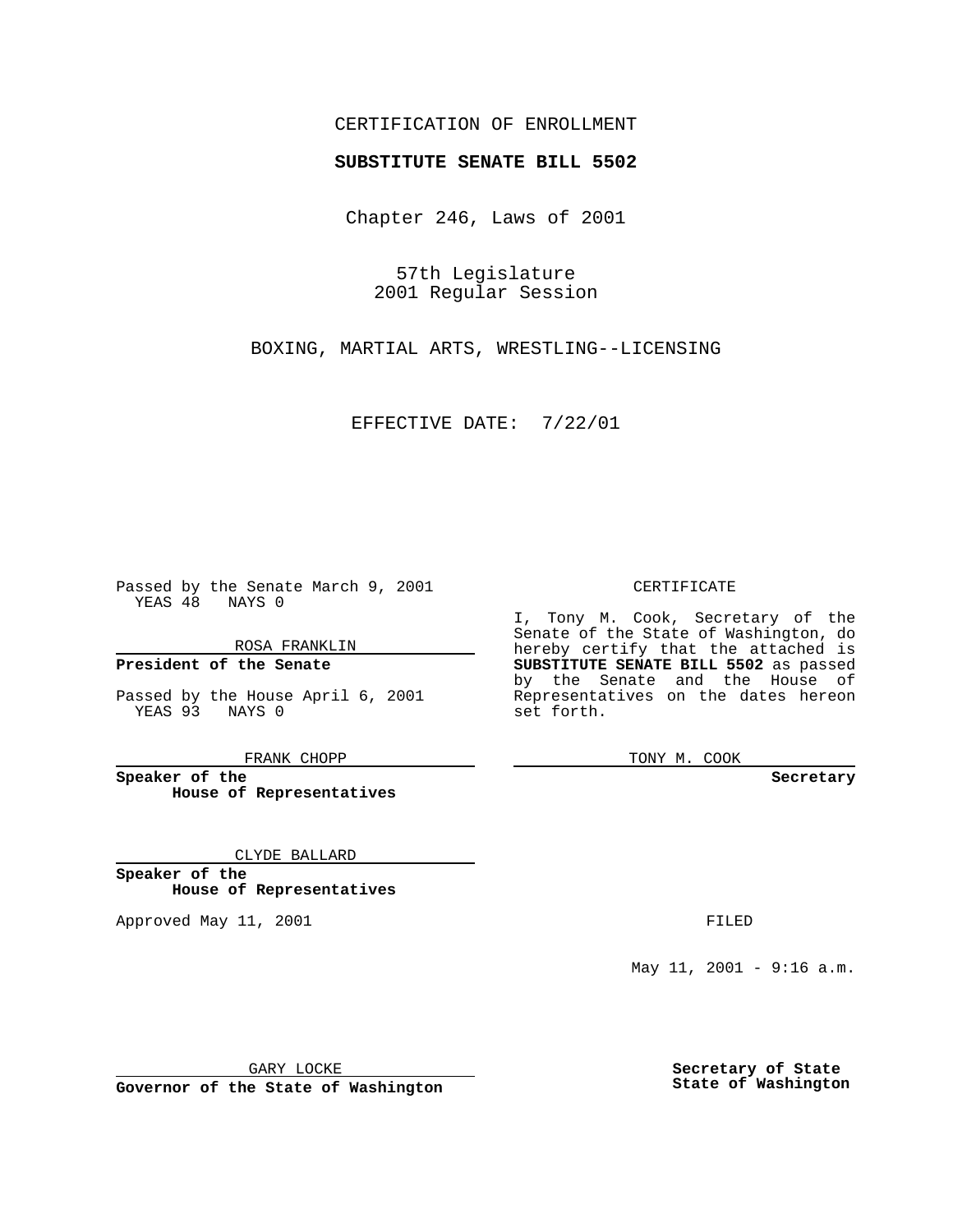## **SUBSTITUTE SENATE BILL 5502** \_\_\_\_\_\_\_\_\_\_\_\_\_\_\_\_\_\_\_\_\_\_\_\_\_\_\_\_\_\_\_\_\_\_\_\_\_\_\_\_\_\_\_\_\_\_\_

\_\_\_\_\_\_\_\_\_\_\_\_\_\_\_\_\_\_\_\_\_\_\_\_\_\_\_\_\_\_\_\_\_\_\_\_\_\_\_\_\_\_\_\_\_\_\_

Passed Legislature - 2001 Regular Session

**State of Washington 57th Legislature 2001 Regular Session By** Senate Committee on Labor, Commerce & Financial Institutions (originally sponsored by Senator Prentice)

READ FIRST TIME 02/28/01.

 AN ACT Relating to boxing official licensing; and amending RCW 67.08.100.

BE IT ENACTED BY THE LEGISLATURE OF THE STATE OF WASHINGTON:

 **Sec. 1.** RCW 67.08.100 and 1999 c 282 s 7 are each amended to read as follows:

 (1) The department upon receipt of a properly completed application and payment of a nonrefundable fee, may grant an annual license to an applicant for the following: (a) Promoter; (b) manager; (c) boxer; (d) second; (e) wrestling participant; (f) inspector; (g) judge; (h) timekeeper; (i) announcer; (j) event physician; (k) referee; (l) matchmaker; (m) kickboxer; and (n) martial arts participant.

 (2) The application for the following types of licenses shall include a physical performed by a physician, as defined in RCW 67.08.002, which was performed by the physician with a time period preceding the application as specified by rule: (a) Boxer; (b) wrestling participant; (c) kickboxer; (d) martial arts participant; and (e) referee.

18 (3) An applicant for the following types of licenses for the sports of boxing, kickboxing, and martial arts shall provide annual proof of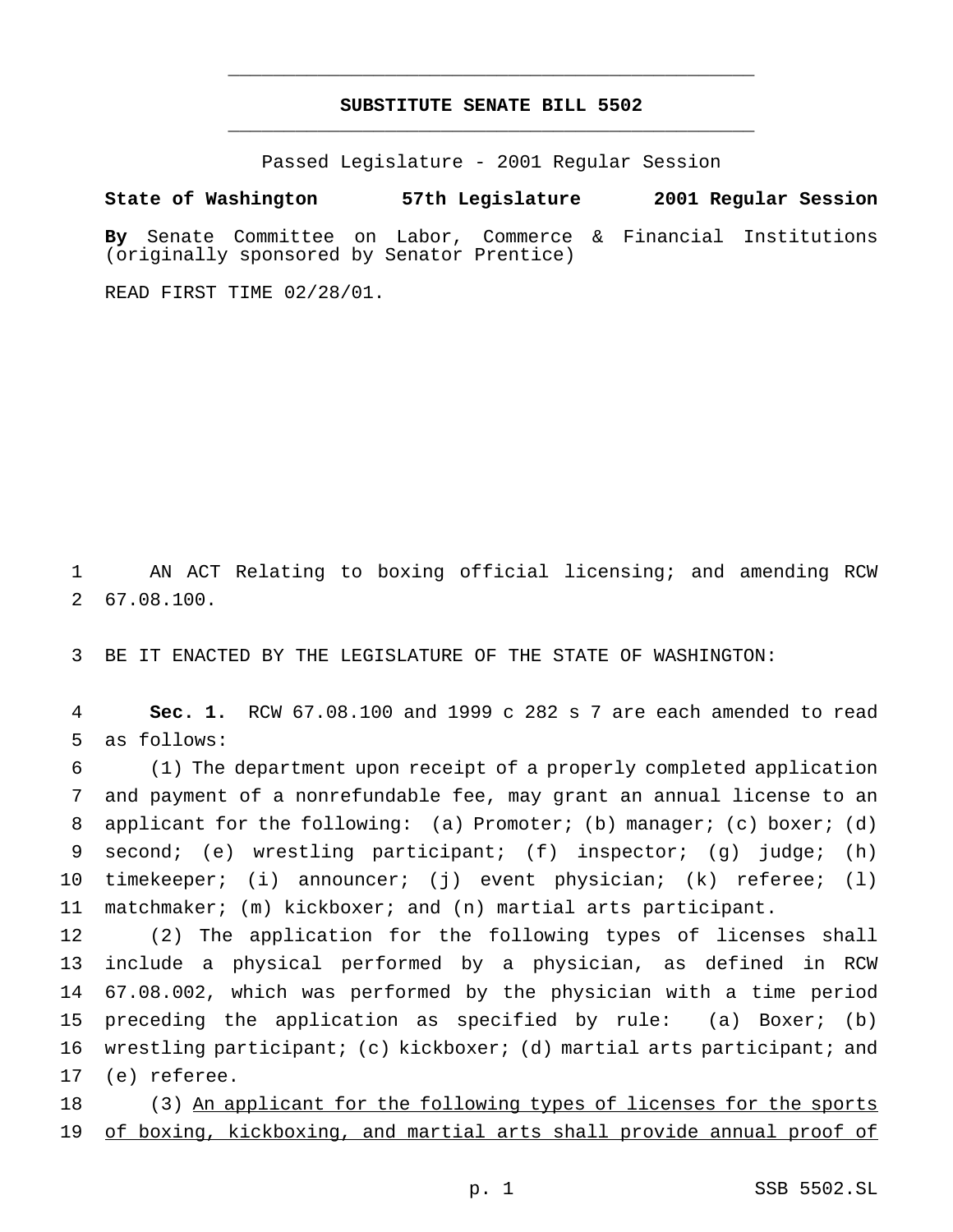certification as having adequate experience, skill, and training from an organization approved by the department, including, but not limited to, the association of boxing commissions, the international boxing 4 federation, the international boxing organization, the Washington state association of professional ring officials, the world boxing association, the world boxing council, or the world boxing organization for boxing officials, and the united full contact federation for 8 kickboxing and martial arts officials: (a) Judge; (b) referee; (c) inspector; (d) timekeeper; or (e) other officials deemed necessary by 10 the department.

 (4) Any license may be revoked, suspended, or denied by the director for a violation of this chapter or a rule adopted by the director.

14  $((+4))$  (5) No person shall participate or serve in any of the above capacities unless licensed as provided in this chapter.

16  $((+5))$   $(6)$  The referees, judges, timekeepers, event physicians, and inspectors for any boxing event shall be designated by the department from among licensed officials.

19  $((+6))$   $(7)$  The referee for any wrestling event shall be provided by the promoter and shall be licensed as a wrestling participant.

 $((+7))$  (8) The department shall immediately suspend the license or certificate of a person who has been certified pursuant to RCW 74.20A.320 by the department of social and health services as a person who is not in compliance with a support order. If the person has continued to meet all other requirements for reinstatement during the suspension, reissuance of the license or certificate shall be automatic upon the department's receipt of a release issued by the department of social and health services stating that the licensee is in compliance with the order.

30  $((+8))$  (9) A person may not be issued a license if the person has an unpaid fine outstanding to the department.

32  $((+9))$  (10) A person may not be issued a license unless they are at least eighteen years of age.

34 (( $(10)$ )) (11) This section shall not apply to contestants or participants in events at which only amateurs are engaged in contests and/or fraternal organizations and/or veterans' organizations chartered by congress or the defense department or any recognized amateur sanctioning body recognized by the department, holding and promoting athletic events and where all funds are used primarily for the benefit